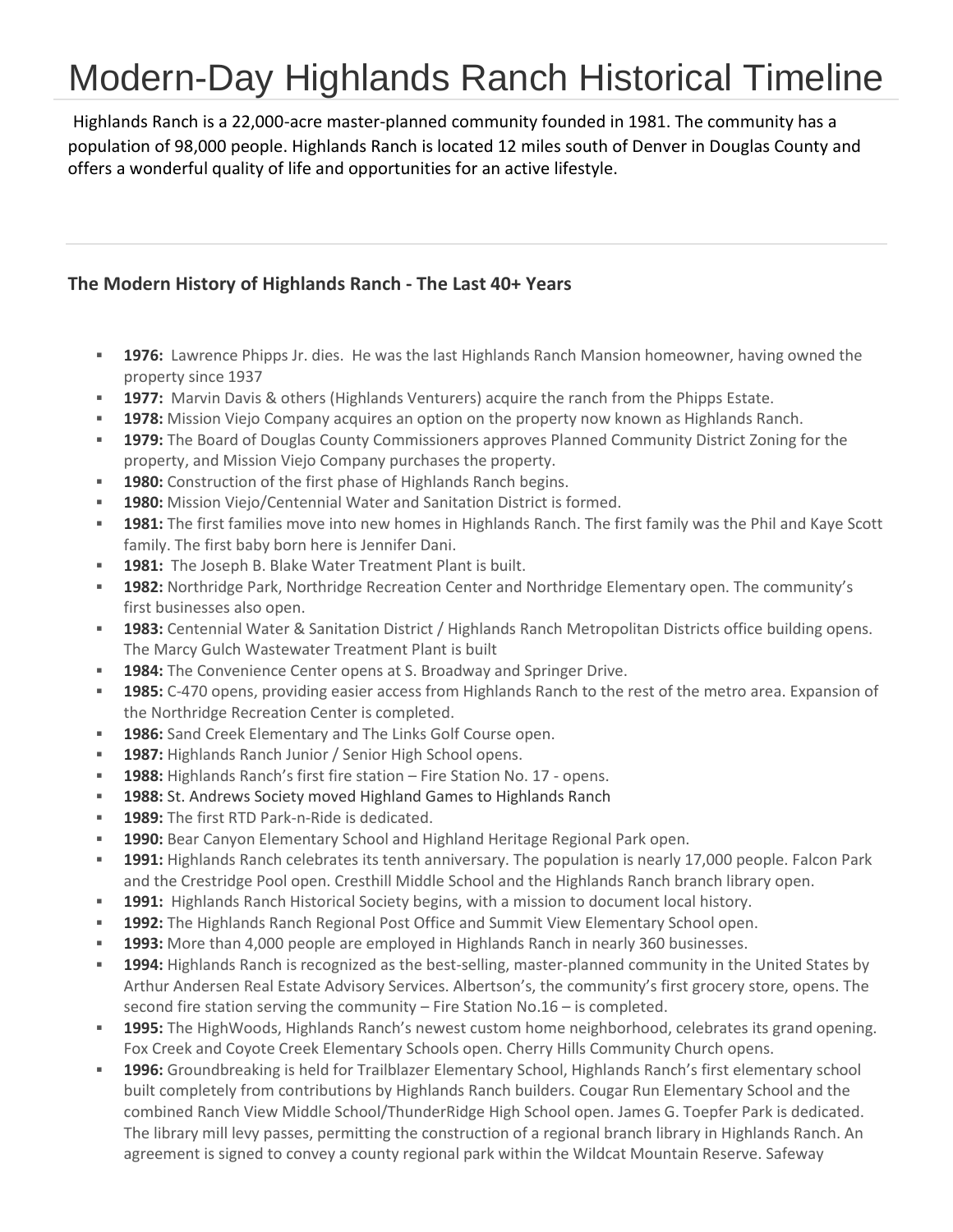celebrates the grand opening of its Safeway Marketplace in Highlands Ranch's Town Center. Red Rocks Federal Credit Union moves its headquarters to Highlands Ranch.

- **1997:** Shea Homes, a division of the J.F. Shea Company, acquires Mission Viejo Company and Highlands Ranch. Highlands Ranch celebrates its Sweet Sixteen Anniversary. The population is 39,000 people. Construction began on Highlands Ranch Boulevard, (renamed Lucent Boulevard), the fourth interchange that provides access from Highlands Ranch to C-470. Trailblazer Elementary School opens. Construction begins on the community's second golf course, Highlands Ranch Golf Club. The third outdoor pool facility, Westridge Pool, and second recreation center, Eastridge, open. AMC Highlands Ranch 24 Theaters opens.
- **1999:** Shea Homes/Shea Properties launches the Highlands Ranch Business Park with the construction of the Shea Center. Lucent Technologies announces its decision to move company headquarters to the Highlands Ranch Business Park.
- 1999: Highlands Ranch reaches 90,000 homes
- **2000:** The Highlands Ranch Library celebrates its grand opening. The Chamber of Commerce of Highlands Ranch is founded. The 55-acre Redstone Park, the community's largest, opens.
- **2001:** Highlands Ranch celebrates its 20th Anniversary. The population is approximately 70,000. The Recreation Center at Westridge opens.
- **2001:** Mountain Vista High School opens
- **2003: Rock Canyon High School opens**
- **2003:** Highlands Ranch Senior Club opens. Senior members (age 55+) meet to enjoy activities and more.
- **2004:** The first businesses open in the Highlands Ranch Town Center.
- **2005:** Civic Green Park opens in the Highlands Ranch Town Center. The Recreation Center at Southridge opens.
- **2006:** Highlands Ranch celebrates its 25th Anniversary! The population is 86,000. Shea Homes conveyed 874 acres of the Backcountry Wilderness Area to HRCA, and HRCA builds the first of the Backcountry hiking/biking trails.
- **2007:** Valor Christian High School, a private Christian High School, opens.
- **2007:** Wind Crest, an Erickson Living Community opens at the north-western edge of Highlands Ranch. The motto of this vibrant retirement community is "Add more Living to your Life".
- **2007**: BackCountry, Shea's prestigious, gated, award-winning master-planned community of 1,100 acres opens. The community's tag line is "Wild at Heart".
- **2008:** Highlands Ranch celebrates Resident # 90,000.
- **2008 Vi** at Highlands Ranch opens. Providing a Luxury Senior Life Plan Community. Vi motto is "Redefining Senior Living.
- **2008:** Forbes.com Highlands Ranch is listed among [America's 25 Best Places to Move](http://www.forbes.com/2009/07/07/relocate-relocation-cities-lifestyle-real-estate-affordable-moving_slide_21.html)
- **2009:** Shea Homes conveyed the balance of the Backcountry Wilderness Area to the HRCA. In August HRCA opens the Backcountry Highlands Point Trail System.
- **2009:** The Highlands Ranch Veterans Monument is dedicated. The monument is the realization of a goal to honor the service and sacrifices of our nation's veterans at a special location in Highlands Ranch.
- **EXECT** 2010: Shea Homes gives the Mansion property and funds for renovation as well as an endowment to the Highlands Ranch Metro District. Metro District begins the \$6 million dollar renovation.
- **2011:** 30th Anniversary of Highlands Ranch | Population 92,600. With 29,638 homes and 3,305 apartment units.
- **2011:** Douglas County Sheriff Substation opens in Highlands Ranch, and houses 35,000 sq. ft. of space, including holding cells, evidence storage, and fingerprinting, along with a community meeting room.
- **2012:** Newly renovated HR Mansion opens. Highlands Ranch Metro District hosts the grand opening of the newly renovated Mansion, inviting the community to enjoy this community treasure.
- **2013:** Nerd Wallet (2013) Highlands Ranch is #2 i[n Best CO Towns for Young Families](http://www.nerdwallet.com/blog/2013/best-towns-colorado-young-families/)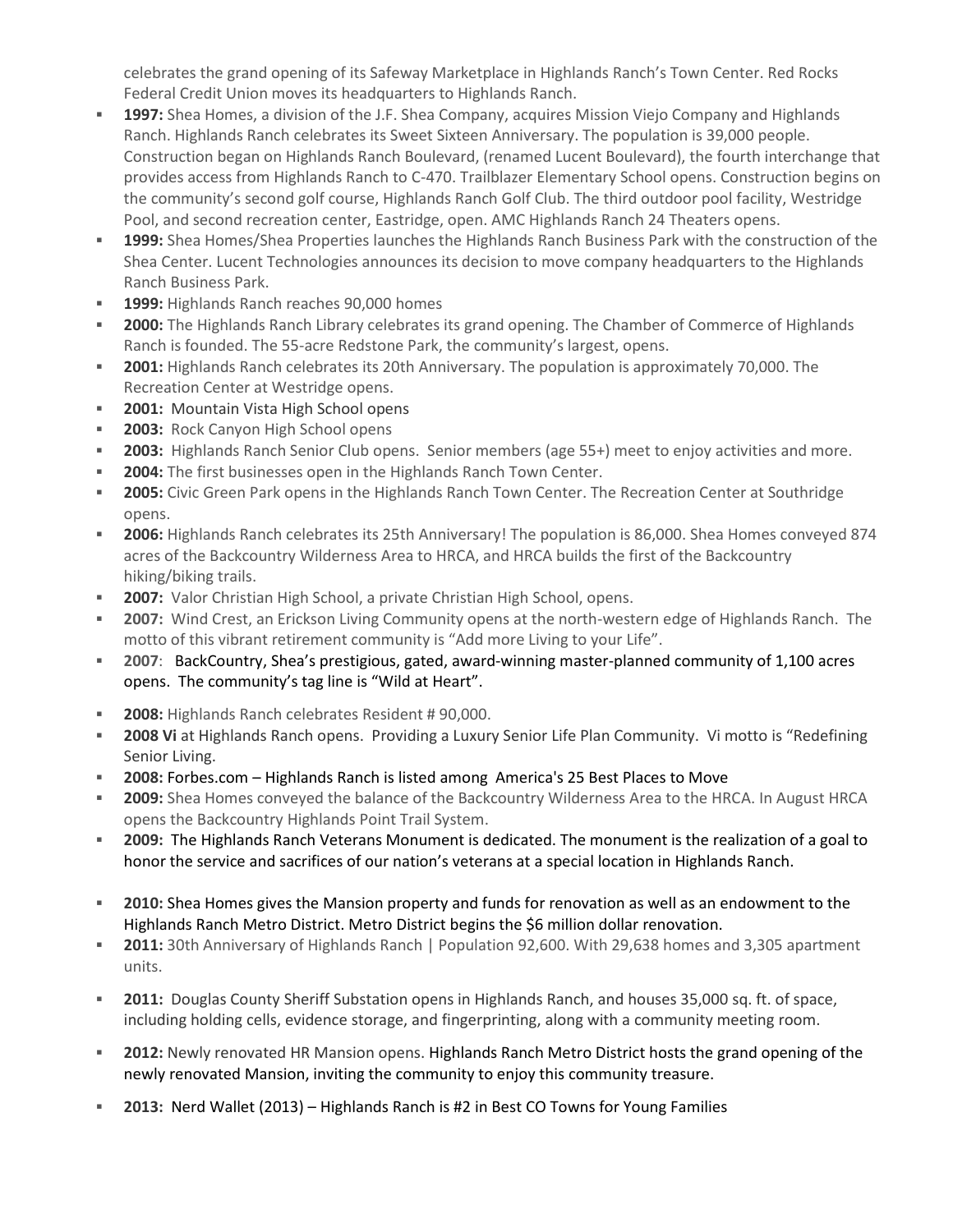- **2013:** Children's Hospital South Campus opens. Convenient emergency, medical, and outpatient care for children in Highlands Ranch and surrounding areas.
- **2016:** Travel & Leisure [H.R.is # 6 in Top 10 Best Places to Live](https://www.travelandleisure.com/trip-ideas/city-vacations/the-best-small-cities-in-america) "The area is prized real estate, thanks to its low crime rate and prime schools."
- **2016:** Money Magazine [H.R. #6 Best Places to Live](https://money.com/collection-post/highlands-ranch-colorado/) *"*A snug town bursting with jobs."
- **2017**: Central Park opens. The 100-acre Central Park development by Shea will include more than 250 apartments, 200 single-family homes, the UC Health extension campus and an assortment of shops, restaurants and fitness studios
- **2017:** Denver Channel [Highlands Ranch tops list of highest average credit scores](http://www.thedenverchannel.com/news/local-news/highlands-ranch-tops-list-of-highest-average-credit-scores-among-midsize-cities-in-america)
- **2017:** Centennial Water receives Environmental Leadership Award from the Colorado Department of Public Health and Environment
- **2018:** Money Magazine Highlands Ranch is #8 in the top 1[0 Best Places to Live](http://money.com/money/longform/best-places-to-live-united-states-2018/) in US
- **2019:** Dinosaurs are discovered in Highlands Ranch! During a construction excavation at Windcrest, fossils are uncovered, and Denver Museum of Nature and Science completes the dig, eventually identifying bones from 3 dinosaurs—2 triceratops and 1 duck-billed dinosaur. Age—68 million years old. The dinosaurs become the oldest former residents!
- 2019: UC Health HR Hospital opens, providing 87 acute care beds and a wide range of health care specialties for the community, including Intensive Care, Cancer Center, Birth Center, Cardiac Center, Trauma Center and ER, and more.
- **2020**: COVID strikes the Highlands Ranch community. Residents remain strong, focused, and overall healthy. This pandemic brings new experiences, challenges and opportunities to all.
- **2020**: Centennial Water serves 30,800 single family homes, 7,550 multi-family units and 950 commercial customers.
- **2020**: C-470 completes major expansion, adding toll lane and making other improvements.
- **2020**: South Metro Fire Rescue Station Number 20 is under construction, scheduled for completion in 2021. It will be approximately 8420 sq. ft. in size and will be the third station in Highlands Ranch.
- **2021**: 40<sup>th</sup> Anniversary of Highlands Ranch.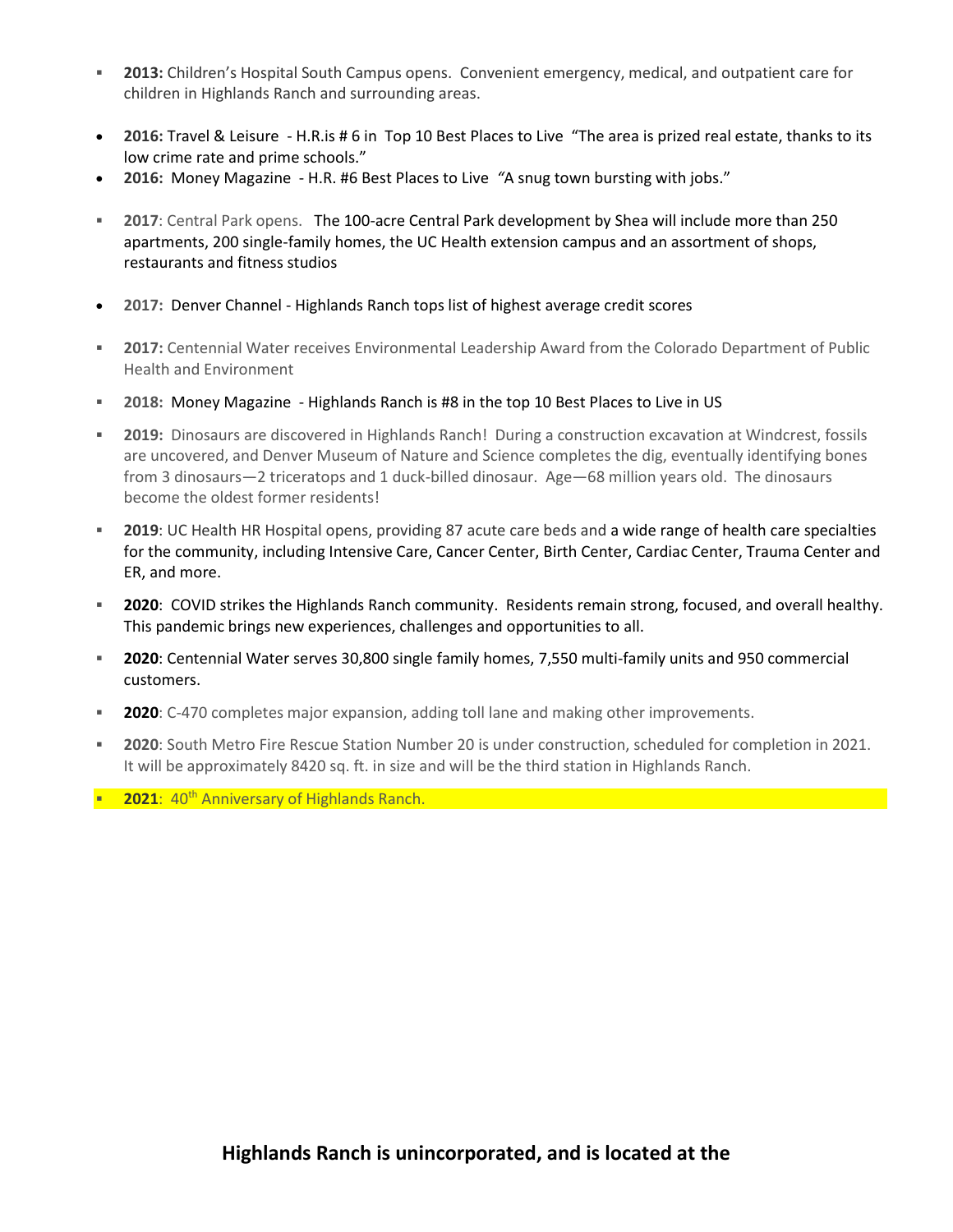**northern edge of Douglas County. There are three entities that "govern" in HR:**

### **DOUGLAS COUNTY SERVICES**

Highlands Ranch is served by Douglas County for critical services including:

- Douglas County Public Schools
- Douglas County Sheriff, with a sub-station located at Town Center
- Douglas County Library

## **HIGHLANDS RANCH METROPOLITAN DISTRICT (HRMD)**

As the local government in our community, the Highlands Ranch Metro District Board of Directors is comprised of seven elected board members who represent the citizens of Highlands Ranch.

The Metro District is committed to providing the following high-quality municipal services while managing resources wisely for Highlands Ranch.

- Construction of major roads
- Installation and maintenance of landscaping and fences adjacent to major roads
- Installation of traffic signals and streetlights on major roads
- Construction and maintenance of parks and trails
- Youth and adult outdoor recreation and sports programs
- Management and maintenance of extensive natural open space areas
- Construction of storm drainage facilities
- Water and wastewater services through a contract with [Centennial Water & Sanitation District](https://www.highlandsranch.org/?splash=http%3a%2f%2fcentennialwater.org&____isexternal=true)
- Community events and volunteer opportunities
- Active adult/senior programs and services
- Operation of the [Highlands Ranch Mansion](https://www.highlandsranch.org/?splash=http%3a%2f%2fhighlandsranchmansion.com&____isexternal=true)

#### **Mission Statement**

Committed to providing quality municipal services while managing resources wisely for the community of Highlands Ranch.

Metro District works cooperatively with various other entities to provide essential services to residents including:

- Xcel Energy, for Street Lighting
- South Metro Fire Dept. for Fire Protection.